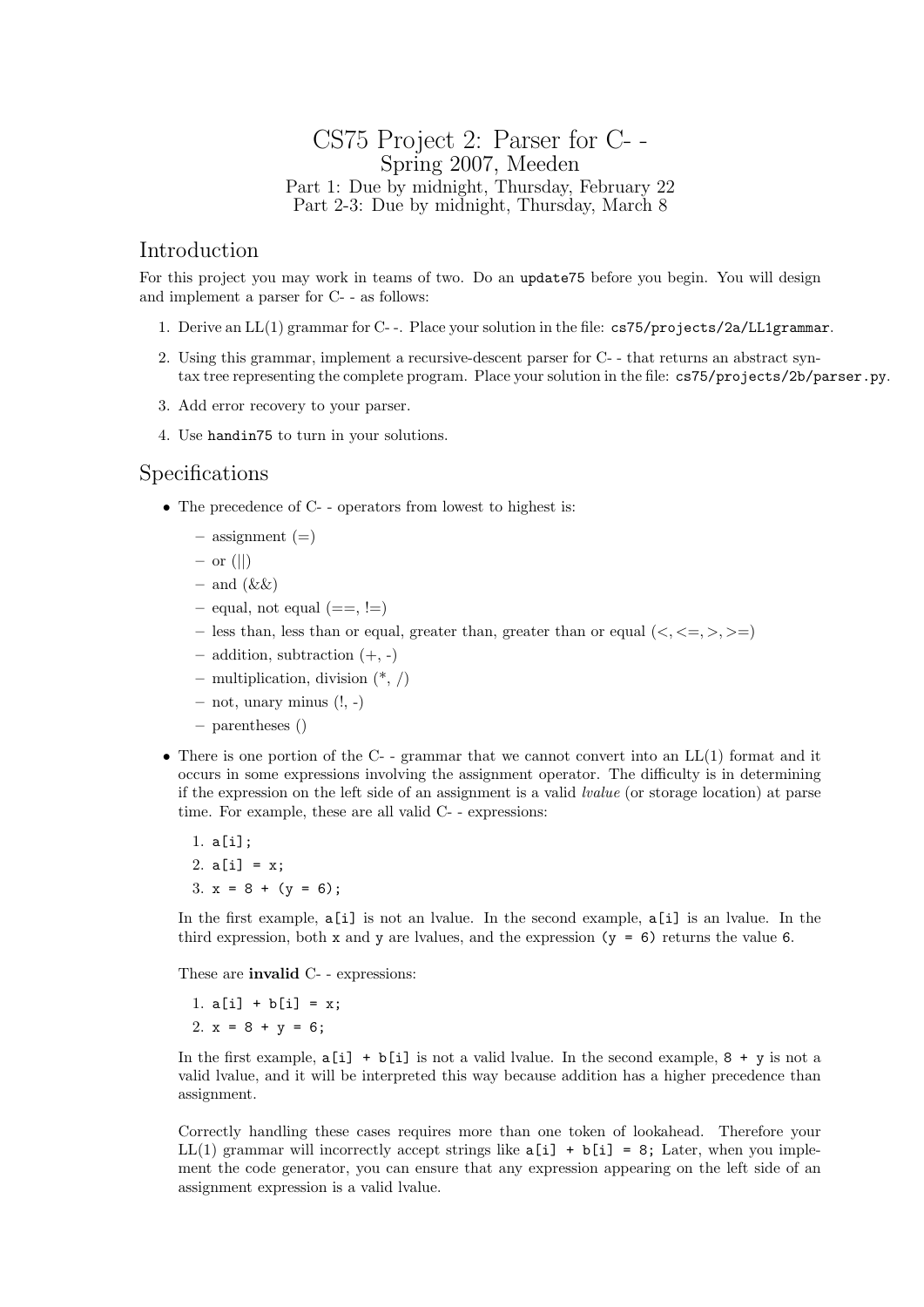# Verifying your LL(1) Grammar

You should test your  $LL(1)$  grammar by hand to verify that its rules can correctly parse some very small C- - programs. For example, try some programs with zero, one, or two global variable declarations, and one or two small functions:

```
int x;
char y;
int main(char a, int b) {
   x = b;
   y = a;}
```
Be sure that you have not altered the productions in such a way as to change the language that is recognized. In addition, you should compute the FIRST and FOLLOW sets of your modified grammar to prove that it is actually LL(1).

# Verifying your Parser

You should make sure that your parser can correctly parse all valid C- - language constructs and combinations of language constructs before you start adding error recovery.

Your parser should return an abstract syntax tree represented as a Python list.

- At the top level, this list should have two sublists: a list of global declarations (which is potentially empty) and a list of function declarations (there must be at least one called main).
- Each global declaration should be a sublist containing the variable type and name.
- Each function declaration should be a sublist containing the function's return type, name, a list of parameters (which is potentially empty), and a block containing the function's statements.
- Each block should be a list containing a sublist of local variable declarations (which is potentially empty) followed by its statements.
- Each statement and expression should be represented as lists in prefix format (where the operator or keyword is first).

Recall that in a recursive descent parser each non-terminal in the  $LL(1)$  grammar is implemented as a method. In order to construct the abstract syntax tree, you will need to create and pass lists amongst some of these methods. In Python, lists are objects and therefore maintain state. Any change made to a list that is passed into a function is a permanent change which will be recognized by the calling function.

## Error Recovery

Once your parser works, add some simple error recovery. You should implement basic panic and phrase-level recovery schemes for a single missing or incorrect token. In addition, you should add (or integrate existing) error recovery for your scanner such as cases where there are missing or incorrect characters in the input that can be easily handled (e.g. a missing  $\&$  in the AND operator). When your compiler detects an error it will print out an error message, then either recover from the error and continue parsing or exit if it cannot recover. You are welcome to try more complicated error recovery, but first try implementing some relatively easy cases.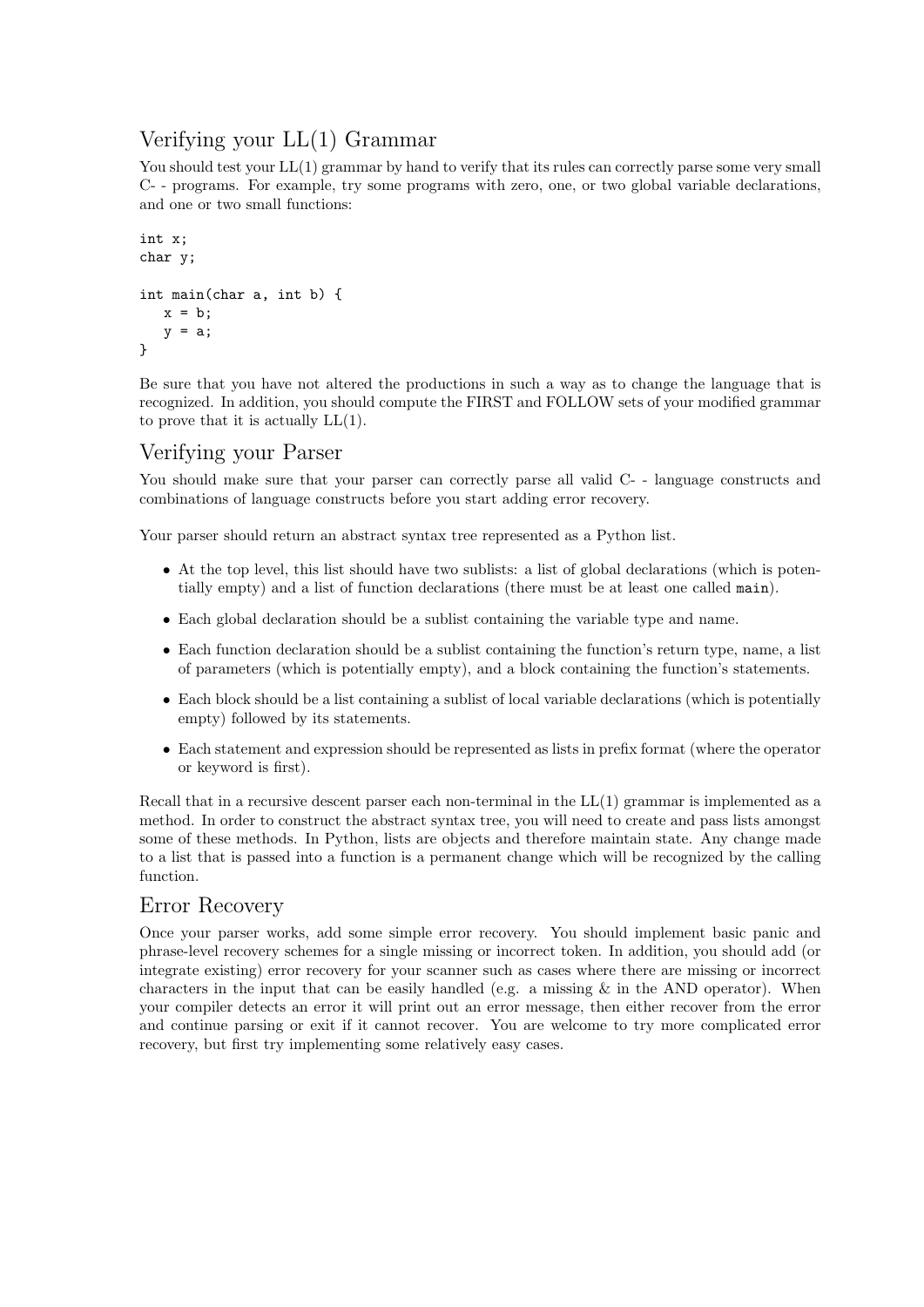```
Sample C- - programs and their ASTs
```

```
int x;
int double(int y) {
 int z;
 z = 2;return z*y;
}
int main() {
read x;
 write double(x);
 return 1;
}
[[['int', 'x']],
 [['int',
   'double',
   [[\text{'int}', 'y']],['block',
     [[\text{'int}', 'z']],['assign', ['id', 'z'], ['num', 2]],
     ['return', ['mul', ['id','z'], ['id', 'y']]]]],
  ['int',
   'main',
   [],
   ['block',
     [],
     ['read', 'x'],
     ['write', ['funcall', 'double', [['id', 'x']]]],
     ['return', ['num', 1]]]]]]
```